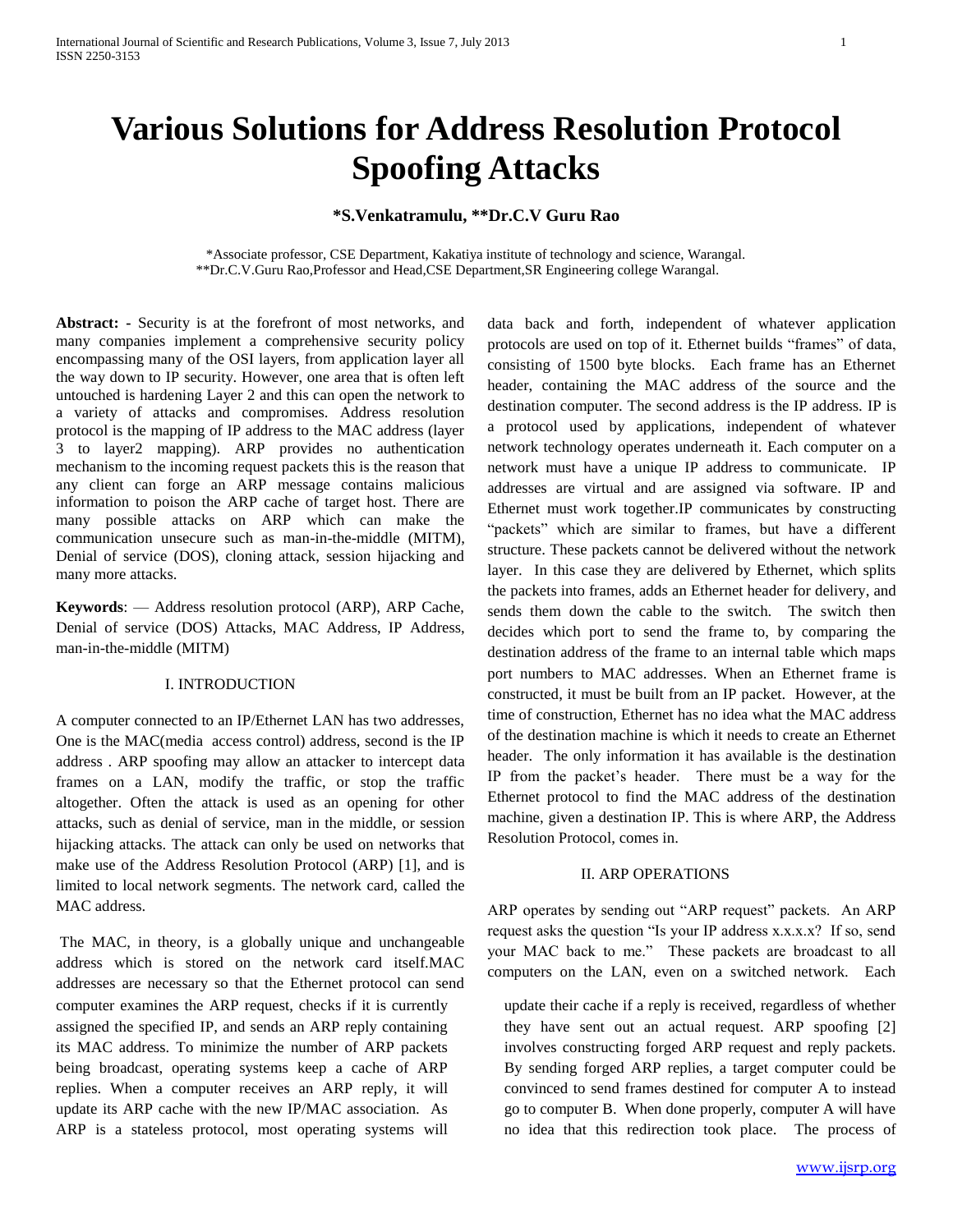updating a target computer's ARP cache with a forged entry is referred to as "poisoning". Various attacks on arp are S N I F F I N G Switches determine which frames go to which ports by comparing the destination MAC on an frame against a table. This table contains a list of ports and the attached MAC address. The table is built when the switch is powered on, by examining the source MAC from the first frame transmitted on each port. Network cards can enter a state called "promiscuous mode" where they are allowed to examine frames that are destined for MAC addresses other than their own. On switched networks this is not a concern, because the switch routes frames based on the table described above. This prevents sniffing of other people's frames. However, using ARP spoofing, there are several ways that sniffing can be performed on a switched network. A "man-in-the-middle" attack is one of these. When a MiM is performed, a malicious user inserts his computer between the communications path of two target computers. Sniffing can then be performed. The malicious computer will forward frames between the two target computers so communications are not interrupted. The attack is performed as follows (where X is the attacking computer, and T1 and T2 are targets):

-X poisons the ARP cache of T1 and T2.

-T1 associates T2's IP with X's MAC.

-T2 associates T1's IP with X's MAC.

-All of T1 and T2's IP traffic will then go to X first, instead of directly to each other.

 This is extremely potent when we consider that not only can computers be poisoned, but routers/gateways as well. All Internet traffic for a host could be intercepted with this method by performing a MiM (man in the middle) on a target computer and the LAN's router. Another method of sniffing on a switched network is MAC flooding. By sending spoofed ARP replies to a switch at an extremely rapid rate, the switch's port/MAC table will overflow. Results vary by brand, but some switches will revert to broadcast mode at this point. Sniffing can then be performed. D O S Updating ARP caches with non-existent MAC addresses will cause frames to be dropped. These could be sent out in a sweeping fashion to all clients on the network in order to cause a Denial of Service attack. This is also a side effect of post-MiM attacks, since targeted computers will continue to send frames to the attacker's MAC address even after they remove themselves from the communication path. To perform a clean MiM attack, the target computers would have to have the original ARP entries restored by the attacking computer. H I J A C K I N G Connection hijacking allows an attacker to take control of a connection between two computers, using methods similar to the MiM attack. This transfer of control can result in any type of session being transferred. For example, an attacker could take control of a telnet session after a target computer has logged in to a remote computer as administrator L O N I N G MAC addresses were intended to be globally-unique identifiers for each network interface produced. They were to be burned into the ROM of each interface, and not be changed. Today, however, MAC addresses are easily changed. Linux users can even change their MAC without spoofing software, using a single parameter to "ifconfig", the interface configuration program for the OS .An attacker could DoS a target computer, then assign themselves the IP and MAC of the target computer, receiving all frames intended for the target.

Routing under normal operation



Fig 1: ARP Normal and cache poisoning

#### III. VULNERABILITIES OF THE ADDRESS RESOLUTION PROTOCOL

The [Address Resolution Protocol](http://en.wikipedia.org/wiki/Address_Resolution_Protocol) (ARP) [4] is a widely used [protocol](http://en.wikipedia.org/wiki/Communications_protocol) for resolving [network layer](http://en.wikipedia.org/wiki/Network_layer) addresses into [link layer](http://en.wikipedia.org/wiki/Link_layer) addresses. When an [Internet Protocol](http://en.wikipedia.org/wiki/Internet_Protocol) (IP) [datagram](http://en.wikipedia.org/wiki/Datagram) is sent from one host to another on a [local area network,](http://en.wikipedia.org/wiki/Local_area_network) the destination IP address must be converted into a [MAC address](http://en.wikipedia.org/wiki/MAC_address) for transmission via the [data link layer.](http://en.wikipedia.org/wiki/Data_link_layer) When another host's IP address is known, and its MAC address is needed, a [broadcast](http://en.wikipedia.org/wiki/Broadcast_packet)  [packet](http://en.wikipedia.org/wiki/Broadcast_packet) is sent out on the local network. This packet is known as an ARP request fig2. The destination machine with the IP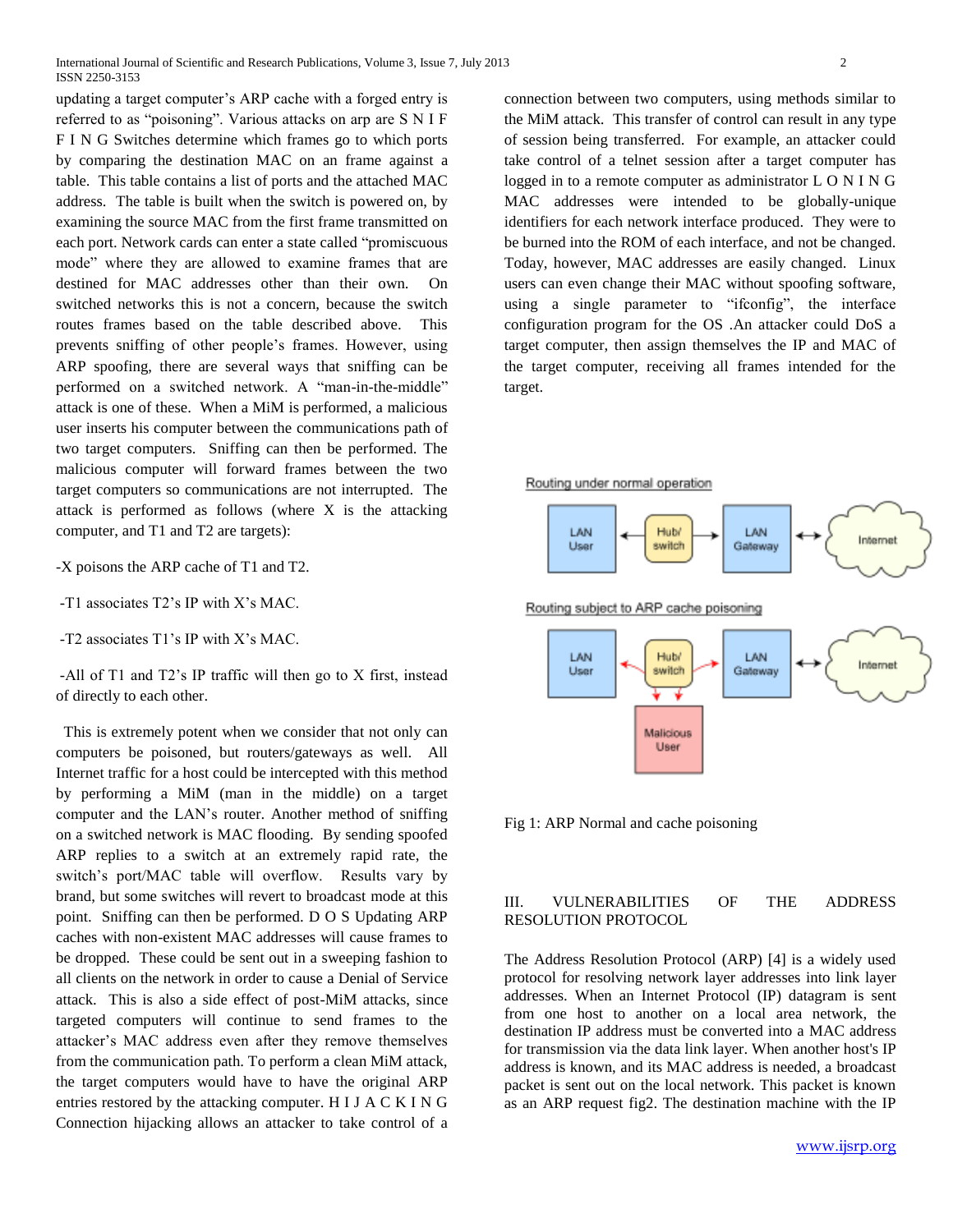in the ARP request then responds with an ARP reply fig2, which contains the MAC address for that IP.

ARP is a [stateless protocol.](http://en.wikipedia.org/wiki/Stateless_protocol) Network hosts will automatically [cache](http://en.wikipedia.org/wiki/Cache_%28computing%29) any ARP replies they receive, regardless of whether or not they requested them. Even ARP entries which have not yet expired will be overwritten when a new ARP reply packet is received. There is no method in the ARP protocol by which a host can [authenticate](http://en.wikipedia.org/wiki/Authenticate) the peer from which the packet originated. This behavior is the vulnerability which allows ARP spoofing to occur.



Fig 2: ARP request and response

## IV ANATOMY OF AN ARP SPOOFING ATTACK

The basic principle behind ARP spoofing is to exploit the above mentioned vulnerabilities in the ARP protocol by sending [spoofed](http://en.wikipedia.org/wiki/Spoofing_attack) ARP messages onto the LAN. ARP spoofing attacks can be run from a compromised host on the LAN, or from an attacker's machine that is connected directly to the target LAN.

Generally, the goal of the attack is to associate the attacker's [MAC address](http://en.wikipedia.org/wiki/MAC_address) with the [IP address](http://en.wikipedia.org/wiki/IP_address) of a target [host,](http://en.wikipedia.org/wiki/Host_%28network%29) so that any traffic meant for the target host will be sent to the attacker's MAC instead. The attacker could then choose to:

Inspect the packets, and forward the traffic to the actual default gateway (interception).Modify the data before forwarding it [\(man-in-the-middle attack\)](http://en.wikipedia.org/wiki/Man-in-the-middle_attack).Launch a [denial-of-](http://en.wikipedia.org/wiki/Denial-of-service_attack) [service attack](http://en.wikipedia.org/wiki/Denial-of-service_attack) by causing some or all of the packets on the network to be dropped

## V. THE ARP ATTACKS

#### *A. Connection Hijacking & Interception*

Packet or connection hijacking and interception is the act in which any connected client can be victimized into getting their connection manipulated in a way that it is possible to take complete control over.

## *B. Connection Resetting*

The name explains itself very well. When we are resetting a client's connection, we are cutting their connection to the system. This can be easily done using specially crafted code to do so. Luckily, we have wonderful software that was made to aid us indoingso.

## *C. Man in the Middle*

A hacker can exploit ARP Cache Poisoning to intercept network traffic between two devices in your network. For instance, let's say the hacker wants to see all the traffic between your computer, 192.168.0.12, and your Internet router, 192.168.0.1. The hacker begins by sending a malicious ARP "reply" (for which there was no previous request) to your router, associating his computer's MAC address with 192.168.0.12 Now your router thinks the *hacker's* computer is *your* computer. Next, the hacker sends a malicious ARP reply to *your* computer, associating his MAC Address with 192.168.0.1, now your machine thinks the hacker's *computer* is your *router*. Finally, the hacker turns on an operating system feature called *IP forwarding*. This feature enables the hacker's machine to forward any network traffic it receives from your computer to the router. Whenever you try to go to the Internet, your computer sends the network traffic to the hacker's machine, which it then forwards to the real router. Since the hacker is still forwarding your traffic to the Internet router, you remain unaware that he is intercepting all your network traffic and perhaps also sniffing your clear text passwords or [hijacking](http://www.watchguard.com/glossary/s.asp#session_hijacking) your secured Internet sessions.



Fig 3: Man in the middle attack

www.ijsrp.org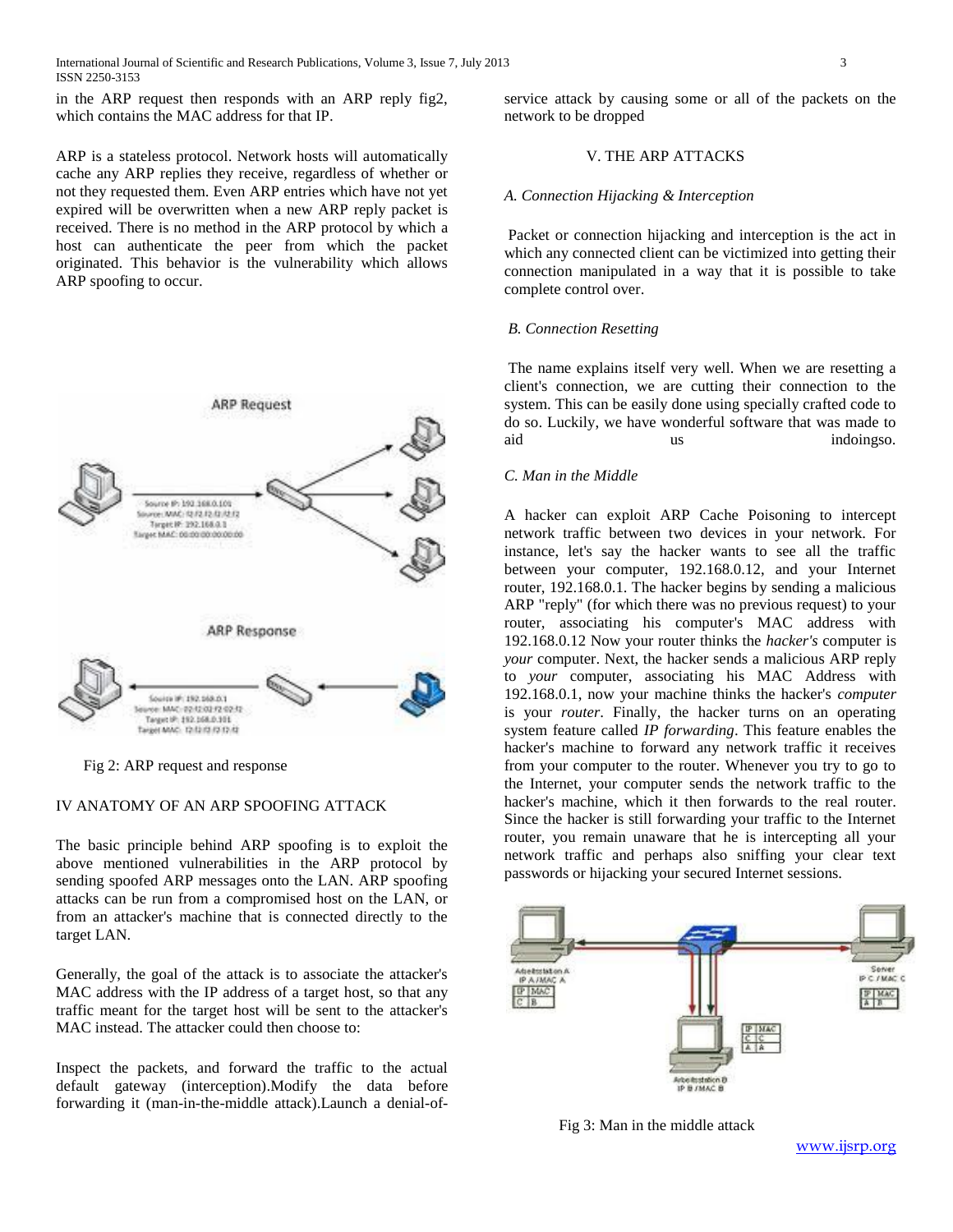*D. [Packet Sniffing](http://www.insecure.in/arp_attack.asp)*

Sniffing on a Local Area Network (LAN) is quite easy if the network is segmented via a hub, rather than a switch. It is of course possible to sniff on a switched environment by performing a MAC flood attack. As a result of the MAC flood, the switch will act as a hub, and allow the entire network to be sniffed. This gives you a chance to use any sort of sniffing software available to you to use against the network, and gather packets.

#### Normal Traffic Pattern



 **Fig 4: Packet sniffing**

## *E. Denial of Service*

A hacker can easily associate an operationally significant IP address to a false MAC address. For instance, a hacker can send an ARP reply associating your network router's IP address with a MAC address that doesn't exist. Your computers believe they know where your default gateway is, but in reality they're sending any packet whose destination is not on the local segment, into the Great Bit Bucket in the Sky. In one move, the hacker has cut off your network from the Internet.

#### *F. MAC Flooding*

*MAC Flooding* is an ARP Cache Poisoning technique aimed at network switches. (If you need a reminder about the difference between a hub and a switch, see this [sidebar.\)](http://www.watchguard.com/archive/files/images/Hub-Switch.sidebar.htm) When certain switches are overloaded they often drop into a "hub" mode. In "hub" mode, the switch is too busy to enforce its port security features and just broadcasts all network traffic to every computer in your network. By flooding a switch's ARP table with a ton of spoofed ARP replies, a hacker can overload many vendor's switches and then [packet sniff](http://www.robertgraham.com/pubs/sniffing-faq.html) your network while the switch is in "hub" mode.



Fig 5: MAC flooding attack

Some of the tools [3] that can be used to carry out ARP spoofing attack

- Arpspoof (part of the [DSniff](http://en.wikipedia.org/wiki/DSniff) suite of tools)
- Arpoison
- [Ettercap](http://en.wikipedia.org/wiki/Ettercap_%28computing%29)
- [Cain&Abel](http://en.wikipedia.org/wiki/Cain_and_Abel_%28software%29)
- Sering[e\[13\]](http://en.wikipedia.org/wiki/ARP_spoofing#cite_note-12)
- ARP-FILLUP -V0.1
- arp-sk -v0.0.15
- ARPOc -v1.13
- arpalert -v0.3.2
- arping -v2.04
- arpmitm -v0.2
- arpoison -v0.5
- ArpSpyX -v1.1
- ArpToXin -v 1.0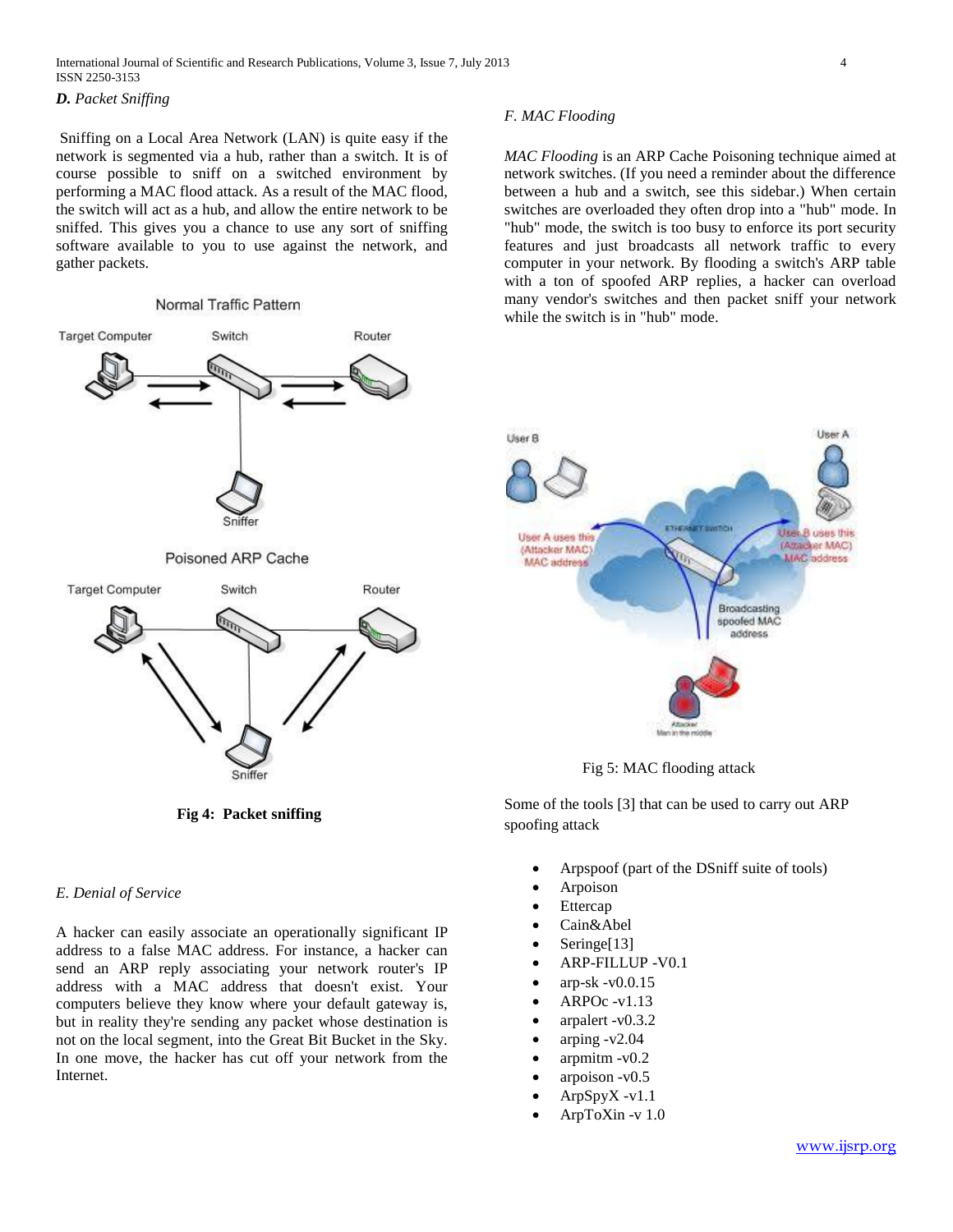International Journal of Scientific and Research Publications, Volume 3, Issue 7, July 2013 5 ISSN 2250-3153

SwitchSniffer

#### VI. VARIOUS SOLUTIONS OF ARP

 Recently, there have been several solutions proposed to solve the ARP spoof problem. However, most of them have some critical drawbacks. The previous solutions may be grouped as follows

#### *A. Cryptographic approaches*

Bruschi et al. [5] proposed a secure address resolution protocol (SARP), which uses asymmetric key cryptography to authenticate the hosts in a local area network (LAN).In SARP, each host uses an invite–accept protocol to periodically register its IP–MAC pairs in a secure server.IP–MAC pairs are hashed by a message digest algorithm. This approach, however, requires medication of the ARP protocol as the sender needs to sign each ARP message with its private key, and the receiver needs to verify the signature with the sender's public key.Goyal and Tripathy [6] used the combination of digital signatures and one-time password based on hash chains to authenticate a host. Their approach requires substantial overhead to perform signature generation, verification and key management.Limmaneewichid and Lilakiatsakun [7] proposed an ARP authentication scheme based on ARP authentication trailer, named P-ARP, which consists of a magic number, nonce and the authentication data produced by the HMAC hash function. In order to hide the target IP address in an APR request message, additional operation such as hash function must be performed to create nonce and HMAC values. In addition, this approach is ineffective against ARP DoS attacks. Although cryptographic approach is generally an effective mechanism to guarantee integrity of ARP packets themsel

#### *B. Kernel-based patch*

Anticap [8] and Antidote [9] are some examples of solutions to ARP spoof that suggest a patch to some specific OS to protect against ARP spoof. However, their patch can be used only with some specific kernel. ARP in that kernel after~ ves, it often slows down the overall network throughput to an unacceptable level in practice. patched may not be compatible and interoperable with the ARPmechanisms in other unpatched kernels.

#### *C. Host-based approaches*

Xing et al. [10] used WinPcaP library to capture and filter ARP packets. Whenever ARP response acket is received and the cache needs to be updated, it compares against the correct IP–MAC address pairs and corrects the contents of the local ARP cache if they are different. Ramachandran and Nandi [11, 12] checked inconsistencies of the addresses advertised by ARP request and TCP SYN packets. In order to build reliable IP–MAC pairs, they used the IP–MAC address advertised by ARP messages to build TCP SYN packets. When there are no ARP attacks, the destination MAC and IP in the TCP SYN packet has to be the source MAC and IP address reported in ARP messages. However,this approach would create a heavy traffic on the LAN if ARP DoS attacks are continuously generated to probe the network. Furthermore, this approach only detects an ARP attack but cannot prevent it.Hou et al. [13] used a network intrusion detection system (e.g. Snort [14, 15]) to detect ARP attacks. They expanded the original ARP spoofing plug-ins in Snort by adding an ARP inspection module. The ARP inspection module automatically binds the correct gateway IP–MAC address in static mode. Likewise, Barbhuiya et al. [16] used a host-based intrusion detection system to detect ARP attacks.Their approach checked the integrity and authenticity of ARP replies using a combination of digital signatures and one time passwords based on hash chains. Information included in digital signatures (e.g. IP address to MAC

address mapping, the local clock time and the tip of hash chain etc.) is used to verify the password. the host-based IDS answered ARP requests by sending digital signature as the ARP reply. Unfortunately, s acknowledged by the authors, at present this approach can only detect ARP attacks.Philip [17] proposed a technique to prevent ARP cache poisoning attacks in wireless access point-based networks which may include wired clients. The access point creates a mapping table, which stores the mapping of IP addresses to MAC addresses. Since all the wireless clients registered with the access point have to obtain an IP address using the DHCP protocol, the mapping table contains the correct mapping of all the wireless clients that communicate through this access point. Therefore whenever the access point receives an ARP request or reply, it uses its mapping table to verify whether the mapping in the ARP request or reply is valid. Unfortunately, there are a couple of serious drawbacks to this approach. First, it does not support hosts that have static IP addresses. Second, it is designed to work with only Linksys routers, and this approach requires manufacturers to release device driver source code to update firmware which handles transmission of packets from one wireless client to another. tellectual property issues prevent this approach from becoming widely adapted in practice.Nam et al. [18] proposed man-in-the-middle (MITM)-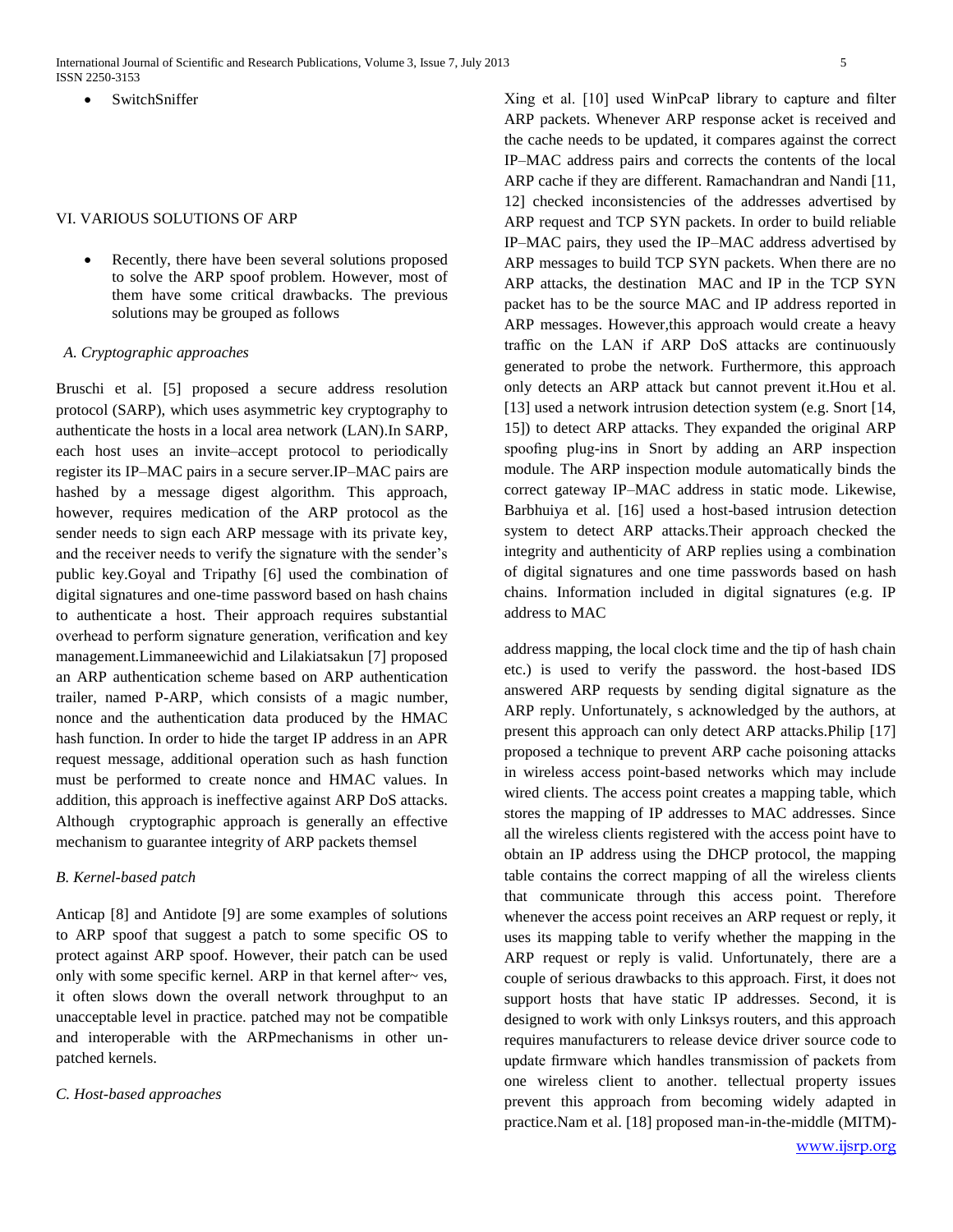resistant address resolution protocol (MR-ARP). Their approach consists of two parts: (i) mapping table (e.g. longterm table) keeps the values of IP–MAC pairs for connected hosts over longer periods; and (ii) conflict resolution mechanism based on voting prevents hosts against MITM attacks being launched. However, their approach was installed and evaluated on a small number of hosts. In addition, if a host is disabled by another type of DoS attack in the worst case, then the MITM attack cannot be valid.Lastly, Trabelsi and El-Hajj [19] proposed a stateful ARP cache management mechanism based on a fuzzy logic. The DHCP protocol, the mapping table contains the correct mapping of all the wireless clients that communicate through this access point. Therefore whenever the access point receives an ARP request or reply, it uses its mapping table to verify whether the mapping in the ARP request or reply is valid. Unfortunately, there are a couple of serious drawbacks to this approach. First, it does not support hosts that have static IP addresses. Second, it is designed to work with only Linksys routers, and this approach requires manufacturers to release evice driver source code to update firmware which handles transmission of packets from one wireless client to another. Intellectual property issues prevent this approach from becoming widely adapted in practice.Nam et al. [18] proposed man-in-the-middle (MITM) resistant address resolution protocol (MR-ARP). Their approach consists of two parts: (i) mapping table (e.g. longterm table) keeps the values of IP–MAC pairs for connected hosts over longer periods; and (ii) conflict resolution mechanism based on voting prevents hosts against MITM attacks being launched. However, their approach was installed and evaluated on a small number of hosts. In addition, if a host is disabled by another type of DoS attack in the worst case, then the MITM attack cannot be valid.Lastly, Trabelsi and El-Hajj [19] proposed a stateful ARP cache management mechanism based on a fuzzy logic. Thecan be used to block ARP attacks in small office, home office (SOHO) LANs. The scheme consists of two elements, namely a server that updates the ARP cache and a switch that blocks all ARP messages. However, they failed to address how the server collects the correct IP–MAC mappings so that it may generate correct reply to the incoming ARP requests.

## *D. Port security on switch*

This group of solutions suggests using an expensive switch that can support port security (such as Dynamic ARP Inspection (DAI) [20]). This kind of switch can help detect ARP spoof easily. However, the main problem of this solution is cost. For most of organization, it would not be possible to change all LAN switches to the high-end ones (in particular at the access level ofnetwork).

## *E. Manually configuration of static ARP entries*

The most basic way to protect against ARP spoof is manually configuring static ARP entries at every host.However, this solution is not manageable for network administrators of a rather big rganization. Also, it would be rather difficult to educate all end users of any organization to configure static ARP entries properly.

### *F. ARP spoof detection & protection software*

There have been several programs, proposed to detect and protect against ARP spoof. Yet, most of them work ineffectively. Some of them can only detect but not protect, such as XArp [21], ARPWatch [22]. Several programs (such as Anti Netcut [23], NoCut [24], and AntiARP [25]) have been tested in our lab [26] and found an ineffectiveness of protection.AVASS [27] is an ARP spoof detection/protection software,designed and implemented by a team from our lab [26]. From our testing, it demonstrates effectiveness. However, we have also found that the design of AVASS is still not very efficient and easy to manage. In this work, we join with some of the team who has built AVASS to redesign and implement a new and better solution.

#### *G. server-based approaches*

Gouda and Huang [28] proposed an architecture in which a secure server is connected to the Ethernet and communications with the server take place using invite-accept and requestreply protocols. All ARP requests and replies occur between a host and the server, and replies are authenticated using shared pair keys. Kwon et al. [29]proposed a similar approach to securely manage IP addresses in a distributed network. This approach uses an agent which retrieves genuine IP–MAC pairs from a host and forwards them to the manager to construct reliable IP–MAC mapping. The manager node onitors if IP addresses of licensed hosts are changed, and unauthorized hosts are disconnected as they are assumed to have suffered spoofing attacks. Ortega et al. [30] proposed a scheme that can be used to block ARP attacks in small office, home office (SOHO) LANs. The scheme consists of two elements, namely a server that updates the ARP cache and a switch that blocks all ARP messages. However, they failed to address how the server collects the correct IP–MAC mappings so that it may generate correct reply to the incoming ARP requests.Lootah et al. [31] implemented a secure IP–MAC address

Lootah et al. [31] implemented a secure IP–MAC address mapping in which an ARP reply is generated with an attached signature when a request is issued. A ticket is appended as a variable length ayload. This approach uses a local ticket agent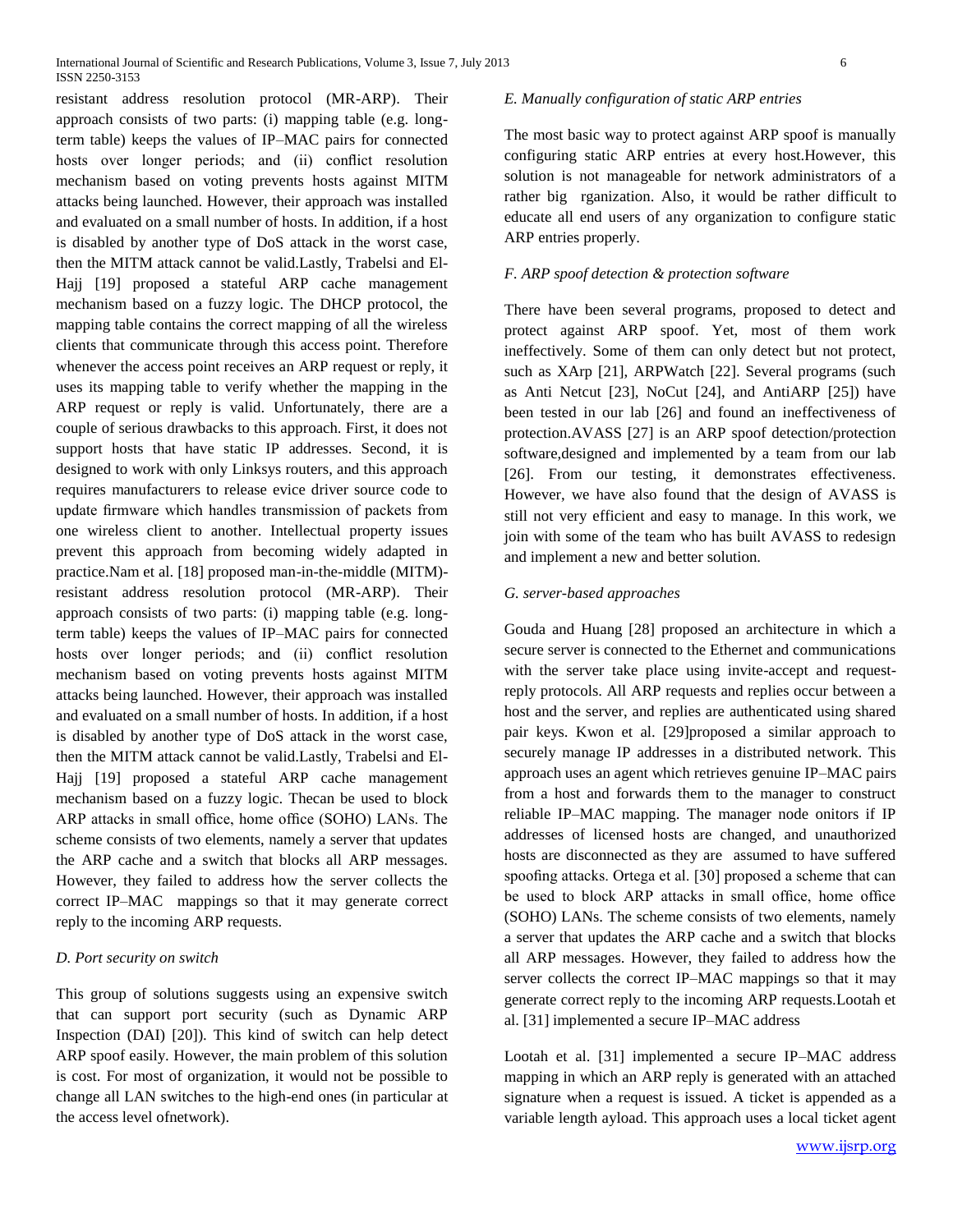(LTA), a key management server, to issue a public key to obtain the IP–MAC from the ticket. This approach is backward compatible with existing ARP, but it is susceptible to replay attacks. Furthermore, addition of cryptographic features in ARP may lead to some performance overhead. Pansa and Chomsiri [32] proposed revision of the dynamic host configuration protocol (DHCP)definition to include authentication of network devices and inclusion of mapping information between IP and MAC addresses. Although flawless in concept, it would cause serious compatibility problems because DHCP is one of the most popular protocols. In general, approaches based on secure server are generally ineffective because the server itself becomes the primary target of DoS attacks and has the potential of becoming a single point of failure.Some high-end Cisco switches provide a feature called dynamic ARP inspection [33] through which the switch may drop ARP packets containing invalid IP/MAC pairs.The switch binds a physical port to a MAC address and maintains valid associations in content addressable memory (CAM) tables. However, if the first sent packet itself is a spoofed MAC address, the whole system fails. Likewise, various network monitoring tools (e.g. such as ARP- GUARD [34], ARPWATCH [31] and ARPDEFENDER [35]) inspect if ARP tables are arbitrarily changed. They maintain IP–MAC addresses of the ARP cache, periodically compare if changes have been made to the ARP cache, and alert administrators if necessary. These tools are cheaper than switches with port security but have slower response time compared to switches .Furthermore, false alarms occur when genuine IP (or MAC) address changes occur.

## *H. ASA (anti-ARP spoofing agent) software*

Address resolution protocol (ARP) is widely used to maintain mapping between data link (e.g.MAC) and network (e.g. IP) layer addresses. Although most hosts rely on automated and dynamic management of ARP cache entries, current implementation is well-known to be vulnerable to spoofing or denial of service (DoS) attacks. There are many tools that exploit vulnerabilities of ARP protocols, and past proposals to address the weaknesses of the 'original' ARP design have been unsatisfactory. Suggestions that ARP protocol definition be modified would cause serious and unacceptable compatibility problems. Other proposals require customized hardware be installed to monitor malicious ARP traffic, and many organisations cannot afford such cost. This study demonstrates that one can effectively eliminate most threats caused by the ARP vulnerabilities by installing anti-ARP spoofing agent (ASA)[36] which intercepts unauthenticated exchange of ARP packets and blocks potentially insecure communications. The proposed approach requires neither medication of kernel ARP software nor installation of traffic monitors. Agent uses user datagram protocol (UDP) packets to enable networking among hosts in a transparent and secure manner. The authors implemented agent software on Windows XP and conducted an experiment. The results showed that ARP hacking tools could not penetrate hosts protected by ASA.

Some of the tools that can be used to defense ARP spoofing attacks

- anti-arpspoof
- [Arpwatch](http://en.wikipedia.org/wiki/Arpwatch)
- [ArpON:](http://en.wikipedia.org/wiki/ArpON) Portable handler daemon for securing ARP against spoofing, cache poisoning or poison routing attacks in static, dynamic and hybrid networks.
- Antidote: Linux daemon, monitors mappings, unusually large number of ARP packets.
- Arp\_Antidote Linux Kernel Patch for 2.4.18 2.4.20, watches mappings, can define action to take when.
- ArpGuard: ArpGuard protects your Mac by keeping an eye on your Internet network.
- Arpalert: Predefined list of allowed MAC addresses, alert if MAC that is not in list.
- Arpwatch/ArpwatchNG/Winarpwatch: Keep mappings of IP-MAC pairs, report changes via Syslog, Email.
- Prelude IDS: ArpSpoof plugin, basic checks on addresses.
- Snort: Snort preprocessor Arpspoof, performs basic checks on addresses
- XArp[http://en.wikipedia.org/wiki/ARP\\_spoofing](http://en.wikipedia.org/wiki/ARP_spoofing#cite_note-XArp-11)  - cite note-XArp-11: Advanced ARP spoofing detection, active probing and passive checks. Two user interfaces: normal view with predefined security levels, pro view with per-interface configuration of detection modules and active validation. Windows and Linux, GUI-based.

## TABLE1: ARP SPOOFING ATTACK DETECTION TOOLS COMPARISON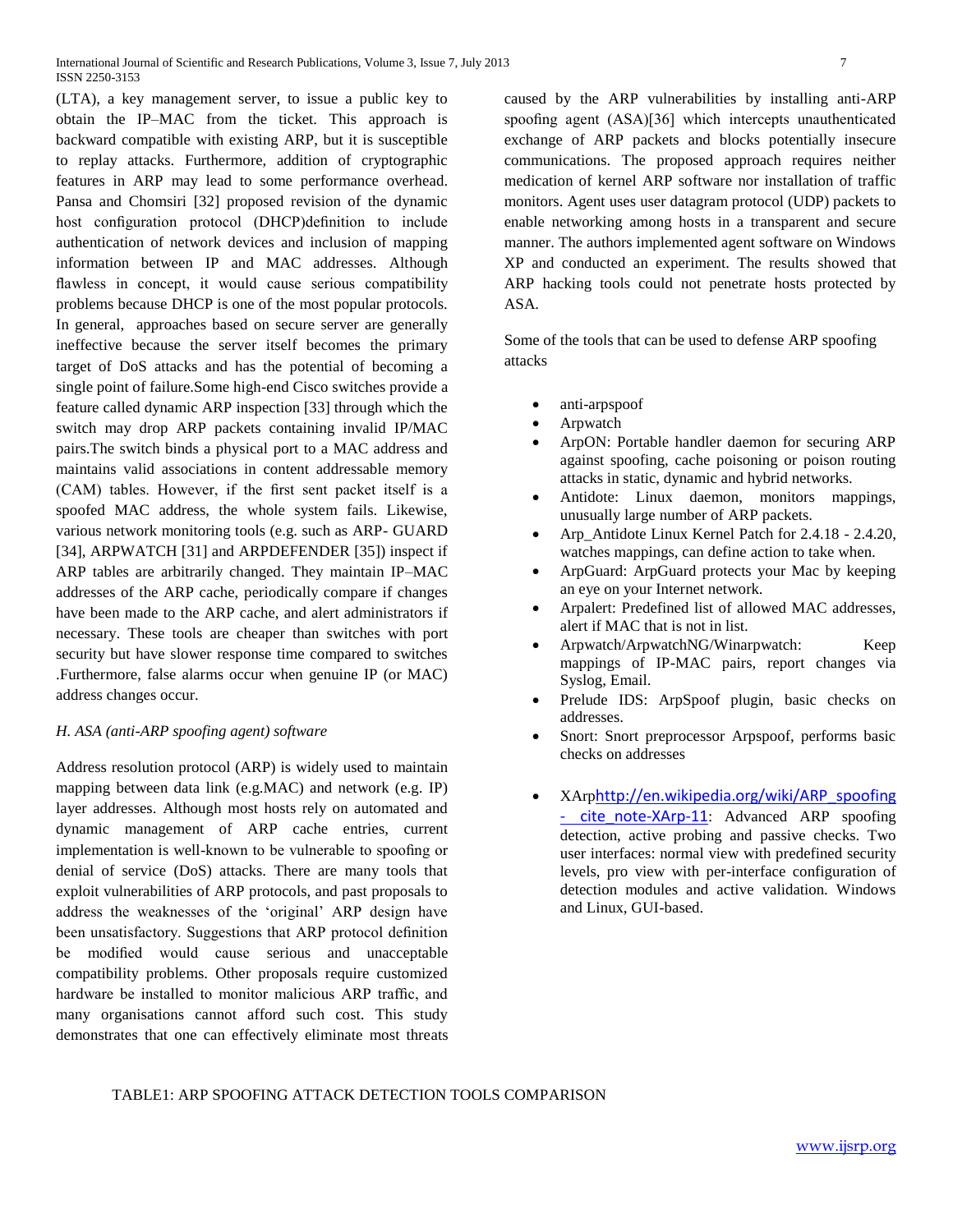International Journal of Scientific and Research Publications, Volume 3, Issue 7, July 2013 8 ISSN 2250-3153

| Name                               | <b>OS</b>                    | GUI                      | Free                     | Protection          | Per<br>interface         | Active/passive                                                 |  |
|------------------------------------|------------------------------|--------------------------|--------------------------|---------------------|--------------------------|----------------------------------------------------------------|--|
| <b>Agnitum Outpost</b><br>Firewall | Windows                      | Yes                      | No                       | Yes                 | N <sub>o</sub>           | passive                                                        |  |
| AntiARP                            | Windows                      | Yes                      | N <sub>o</sub>           | Yes                 | N <sub>o</sub>           | active+passive                                                 |  |
| Antidote                           | Linux                        | N <sub>o</sub>           | Yes                      | N <sub>o</sub>      | $\boldsymbol{?}$         | passive                                                        |  |
| Arp_Antidote                       | Linux                        | N <sub>o</sub>           | Yes                      | N <sub>o</sub>      | $\boldsymbol{?}$         | passive                                                        |  |
| Arpalert                           | Linux                        | N <sub>o</sub>           | Yes                      | N <sub>o</sub>      | Yes                      | passive                                                        |  |
| ArpON                              | Linux/Mac/BSD                | N <sub>o</sub>           | Yes                      | Yes                 | Yes                      | active+passive                                                 |  |
| ArpGuard                           | Mac                          | Yes                      | No                       | Yes                 | Yes                      | active+passive                                                 |  |
| ArpStar                            | Linux                        | No                       | Yes                      | Yes                 | $\boldsymbol{?}$         | passive                                                        |  |
| Arpwatch                           | Linux                        | N <sub>o</sub>           | Yes                      | N <sub>o</sub>      | $\overline{\mathcal{L}}$ | passive                                                        |  |
| ArpwatchNG                         | Linux                        | N <sub>o</sub>           | Yes                      | N <sub>o</sub>      | N <sub>o</sub>           | passive                                                        |  |
| Colasoft Capsa                     | Windows                      | Yes                      | No                       | N <sub>o</sub>      | Yes                      | no detection, only analysis with manual<br>inspection          |  |
| Prelude IDS                        | $\overline{\mathcal{L}}$     | $\overline{\mathcal{L}}$ | $\overline{\mathcal{L}}$ | $\overline{?}$      | $\overline{\mathcal{L}}$ | $\overline{\mathcal{L}}$                                       |  |
| remarp                             | Linux                        | N <sub>o</sub>           | Yes                      | N <sub>o</sub>      | No                       | Passive                                                        |  |
| Snort                              | Windows/Linux                | N <sub>o</sub>           | Yes                      | N <sub>o</sub>      | Yes                      | Passive                                                        |  |
| Winarpwatch                        | Windows                      | N <sub>o</sub>           | Yes                      | N <sub>o</sub>      | N <sub>o</sub>           | Passive                                                        |  |
| <b>XArp</b>                        | Windows, Linux               | Yes                      | Yes (+pro<br>version)    | Yes (Linux,<br>pro) | Yes                      | $active + passive$                                             |  |
| Seconfig XP                        | Windows<br>2000/XP/2003 only | Yes                      | Yes                      | Yes                 | No                       | only activates protection built-in some<br>versions of Windows |  |

# VII. ARP ATTACK PROTECTION

To prevent the above mentioned ARP attacks, H3C launches a comprehensive ARP attack protection solution.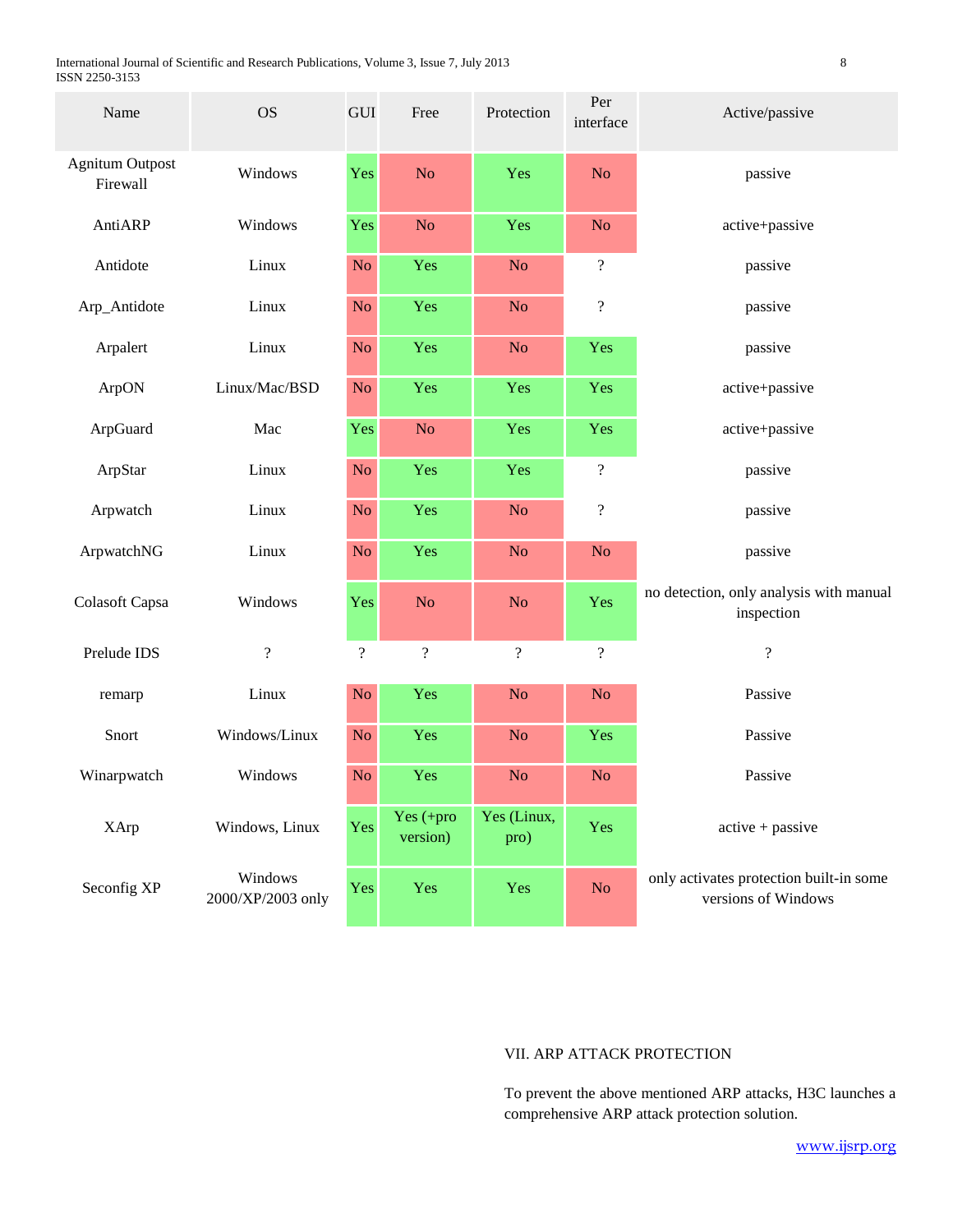



Figure 6 shows the device roles in an ARP attack protection solution. The device roles serve as the basis for analyzing possible ARP attacks that Layer 2 and Layer 3 network

devices may encounter, and for providing effective attack protection methods.

An access switch is a critical point to prevent ARP attacks, as ARP attacks generally arise from the host side. To prevent ARP attacks, the access switches must be able to

Establish correct ARP entries, detect and filter out  $\Box$ forged ARP packets, and ensure the validity of ARP packets it forwards.

 $\Box$ Suppress the burst impact of ARP packets.

After configuring the access switches properly, you do not need to deploy ARP attack protection configuration on the gateway. This relieves the burden from the gateway.

If the access switches do not support ARP attack protection, or the hosts are connected to a gateway directly, the gateway must be configured to

Create correct ARP entries and prevent them from  $\Box$ being modified.

Suppress the burst impact of ARP packets or the IP packets that will trigger sending of ARP requests.

## **T**ABLE 2: COMPARISON OF VARIOUS APPROACHES TO DEFEND HOSTS AGAINST ARP ATTACKS

|                       | Category      | Operation mode of | communication Protocol | Types of security assurance |            |
|-----------------------|---------------|-------------------|------------------------|-----------------------------|------------|
|                       |               | ARP cache table   |                        | against ARP attacks         |            |
|                       |               |                   |                        | At Host                     | at Gateway |
| Bruschi et al. [5]    | cryptography, | dynamic           | modified ARP           | defeat ARP spoofing attack  | N/A        |
|                       | Server-based  |                   |                        |                             |            |
| Goyal and Triphyp [6] | cryptographic | dynamic           | modified ARP           | defeat ARP Spoofing attack  | N/A        |
|                       | Server-based  |                   |                        |                             |            |
| Limmaneewichid and    | cryptographic | dynamic           | ARP                    | defeat ARP spoofing attack  | N/A        |
| Lilakiatsakun [7]     |               |                   |                        |                             |            |
| Xing et al. $[10]$    | host-based    | dynamic           | ARP                    | defeat ARP spoofing attack  | N/A        |
|                       | (application) |                   |                        |                             |            |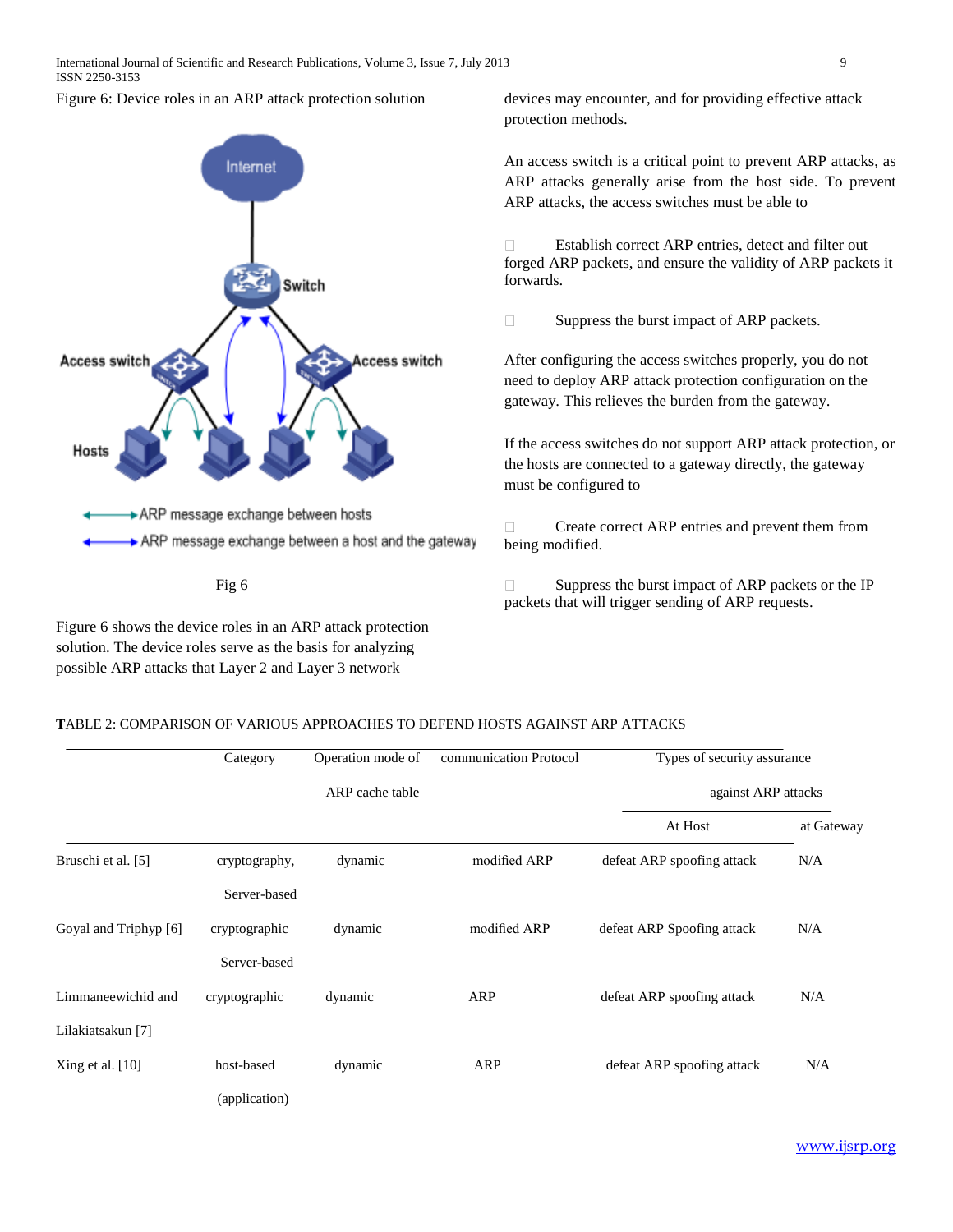| International Journal of Scientific and Research Publications, Volume 3, Issue 7, July 2013<br>ISSN 2250-3153 |                 |                              |                     |                                | 10            |
|---------------------------------------------------------------------------------------------------------------|-----------------|------------------------------|---------------------|--------------------------------|---------------|
| Ramachandran                                                                                                  | host-based      | dynamic                      | ARP                 | Detection of ARP spoofing      | N/A           |
| and Nandi [11, 12]                                                                                            |                 |                              |                     |                                |               |
| Hou et al. [13]                                                                                               | host-based      | dynamic                      | <b>ARP</b>          | Detection of ARP spoofing      | N/A           |
|                                                                                                               | (IDS plug-ins)  | (gateway's IP-MAC            |                     |                                |               |
|                                                                                                               |                 | pairs in static mode)        |                     |                                |               |
| Barbhuiya et al. [16]                                                                                         | host-based IDS  | dynamic                      | <b>ARP</b>          | Detection of ARP spoofing      | N/A           |
|                                                                                                               | Cryptographic   |                              |                     |                                |               |
| Philip [17]                                                                                                   | host-based      | dynamic                      | ARP                 | defeat ARP Spoofing attack     | N/A           |
|                                                                                                               | (router)        |                              |                     |                                |               |
| Nam et al. [18]                                                                                               | host-based      | dynamic                      | <b>ARP</b>          | defeat ARP Spoofing attack     | $\rm N/A$     |
|                                                                                                               |                 | (ARP table, long-term table) |                     |                                |               |
| Trabelsi and                                                                                                  | host-based      | dynamic                      | ARP                 | defeat ARP Spoofing attack     | $\rm N/A$     |
| Gouda and Huang [28]                                                                                          | server-based    | dynamic                      | <b>ARP</b>          | defeat ARP Spoofing attack     | N/A           |
|                                                                                                               | Cryptographic   |                              |                     |                                |               |
| Kwon et al. [29]                                                                                              | server-based    | dynamic                      | <b>ARP</b>          | defeat ARP Spoofing attack     | N/A           |
|                                                                                                               | (server, agent) |                              |                     |                                |               |
| Ortega et al. [30]                                                                                            | server-based    | dynamic                      | <b>ARP</b>          | defeat ARP Spoofing attack     | N/A           |
| Lootah et al. [31]                                                                                            | server-based    | dynamic                      | <b>ARP</b>          | only Detection of ARP spoofing | N/A           |
|                                                                                                               | cryptographic   |                              |                     |                                |               |
| Pansa and Chomsiri [32] server-based                                                                          |                 | dynamic                      | ARP, Modified       | defeat ARP Spoofing attack     | N/A           |
|                                                                                                               |                 |                              | <b>DHCP</b>         |                                |               |
| M. OhY.-G. KimS                                                                                               | host-based      | Static                       | UDP among           | defeat ARP Spoofing attack     | detection of  |
| HongS. Cha[36]                                                                                                |                 | (agent)                      | ASA protected hosts | and DOS attacks                | being spoofed |
|                                                                                                               |                 |                              |                     |                                | or under DoS  |
|                                                                                                               |                 |                              |                     |                                | attacks       |
|                                                                                                               |                 |                              |                     |                                |               |

# VIII. CONCLUSIONS

 $\overline{a}$ 

In conclusion the main aim of this paper is to differentiate between the various solutions of address resolution protocol and also discuss the limitations of these existing solutions. We analyzed several currently available solutions; identify their strengths and limitations and provide comparison among them. Also describe the how to prevent the ARP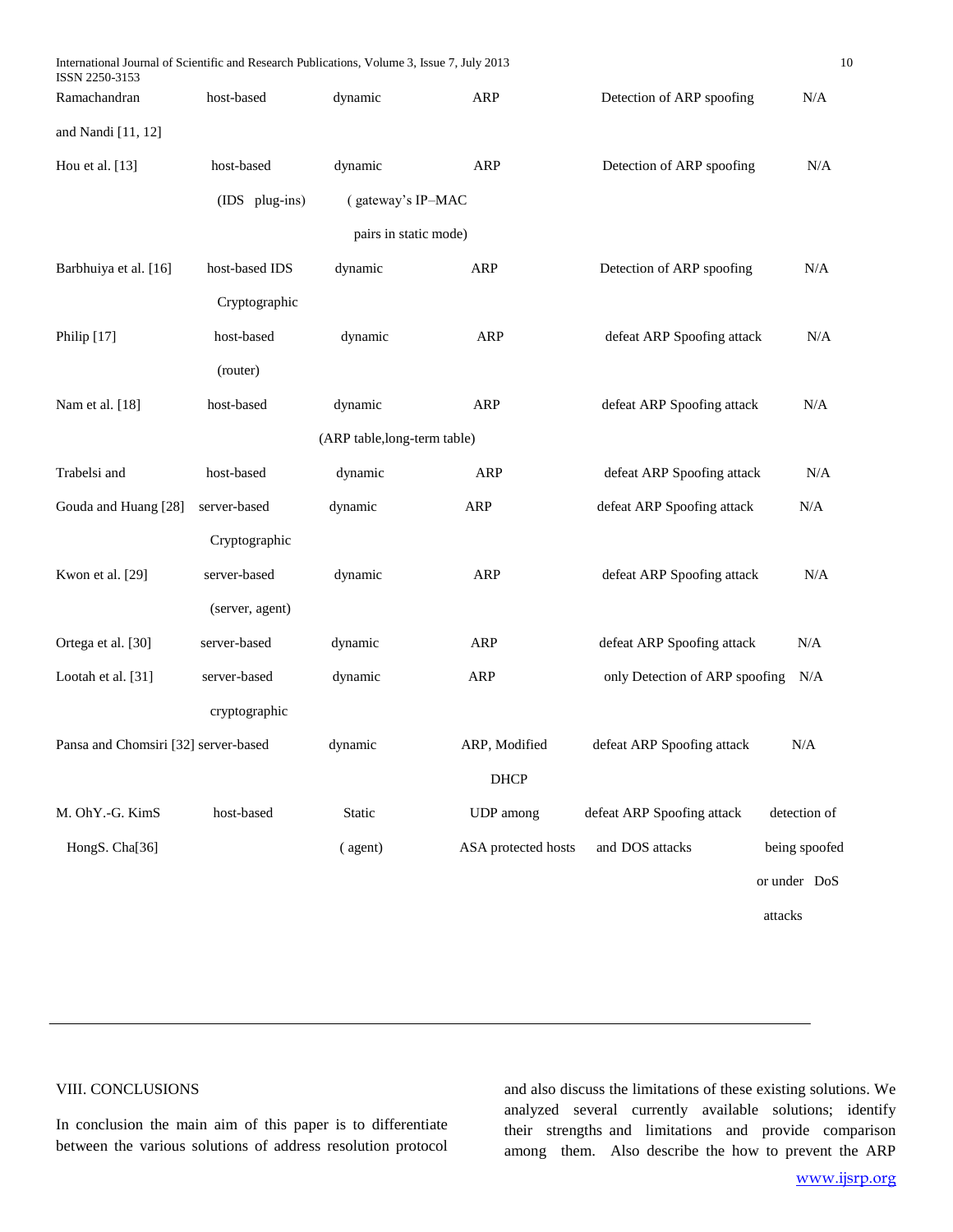spoofing attacks. Specified number of tools for carries the ARP spoofing attack and defense ARP spoofing. we can say that this paper may be used as a reference by researchers when deciding how to secure the ARP protocol.

## REFERENCES

[1] RFC-826: 'An Ethernet address resolution protocol', 1982

[2] http://arpspoof.sourceforge.net, accessed July 2011

[3]<http://whatis.techtarget.com/definition>

/0,,sid9\_gci213780,00.html

[4] http://en.wikipedia.org/wiki/ARP spoofing, accessed July 2[011

[5] Bruschi, D., Ornaghi, A., Rosti, E.: 'S-ARP: a secure address resolution protocol'. Proc. 19th Annual Computer Security Applications Conf.(ACSAC2003), Las Vegas, NV, USA, December 2003, pp. 66–74

[6] Goyal, V., Tripathy, R.: 'An efficient solution to the ARP cache poisoning problem', Lect. Notes Comput. Sci., 2005, 3574, pp. 40–51

[7] Limmaneewichid, P., Lilakiatsakun, W.: 'P-ARP: A novel enhanced authentication scheme for securing ARP'. Proc. 2011 Int. Conf. on Telecommunication Technology and Applications, May 2011,pp. 83–87

## [8]M.Bamaba.

"Anticap"http://www.antifork.org/svn/trunk/anticap

[9] <http://www.oxid.it/cain.html> I.Teterin, "Antidote" http://online.securityfocus.com/archive/l/299929

[10] Xing, W., Zhao, Y., Li, T.: 'Research on the defense against ARP spoofing attacks based on WinPcaP'. Proc. Second Int. Workshop on Education Technology and Computer Science (ETCS2010), Wohan,China, March 2010, pp. 762–765

[11] Ramachandran, V., Nandi, S.: 'Detecting ARP Spoofing: an active technique', Inf. Syst.Secur., 2005, 3803, pp. 239– 250

[12] Hubballi, N., Roopa, S., Ratti, R., et al.: 'An active intrusion detection system for LAN specific attacks', Lect. Notes Comput. Sci., 2010, 6059,pp. 129–142

[13] Hou, X., Jiang, Z., Tian, X.: 'The detection and prevention for ARP spoofing based on Snort'. Proc. Second

Int. Conf. on Computer Application and System Modeling (ICCASM2010), XiaMen, China,

November 2010, pp. 137–139

[14] Snort, http://www.snort.org, accessed July 2011

[15] Caswell, B., Beale, J., Foster, J.C., Faircloth, J.: 'Snort 2.1- intrusion detection' (Syngress, 2007)

[16] Barbhuiya, F.A., Roopa, S., Ratti, R., et al.: 'An active host-based detection mechanism for ARP-related attacks', Commun. Comput. Inf.Sci., 2011, 132, (2), pp. 432–443

[17] Philip, R.: 'Securing wireless networks from ARP cache poisoning'.Maser's thesis, San Jose State University, 2007

[18] Nam, S.Y., Kim, D., Kim, J.: 'Enhanced ARP: preventing ARP poisoning-based man-in-the-middle attacks', IEEE Commun. Lett.,2010, 14, (2), pp. 187–189

[19] Trabelsi, Z., El-Hajj, W.: 'Preventing ARP attacks using a fuzzy-based stateful ARP cache'. Proc. IEEE Int. Conf. on Communications (ICC2007), June 2007, pp. 1355–1360

[20] W. Lootah, W. Enck and P. McDaniel. "TARP: Ticketbased address resolution protocol", In Proceedings of the Annual Computer Security Applications Conference,December 2005.

[21] C. Mayer, "XArp advanced ARP spoofing detection", <http://www.chrismc.de/development/xarp/index.html> A. Ali, "NoCut 1.001a",

[22] L. N. R. Group. "Arpwatch, the ethemet monitor program;for keeping track of ethemet/ip address pairings",http://ee.1bl.gov/arpwatch.tar.gz

[23] http://www.antiarp.com/English/e\_index.h

[tm](http://www.antiarp.com/English/e_index.h%20%20tm)

[24] [http://www.download.com/NoCUT/3000-2085\\_4-](http://www.download.com/NoCUT/3000-2085_4-) 10520090.html

[25] ColorSoft. "AntiARP",

[26] Information Security and Advanced Network (ISAN) La Faculty of Informatics, Mahasarakham University, Tha http://www.isan.msu.ac.th

[27] P. Casaby, T. Chuachan, S. Puangpronpitag, "ARP Spoof Vaccination And Surveillance System", In Proceedings of NCSEC, November 2008.